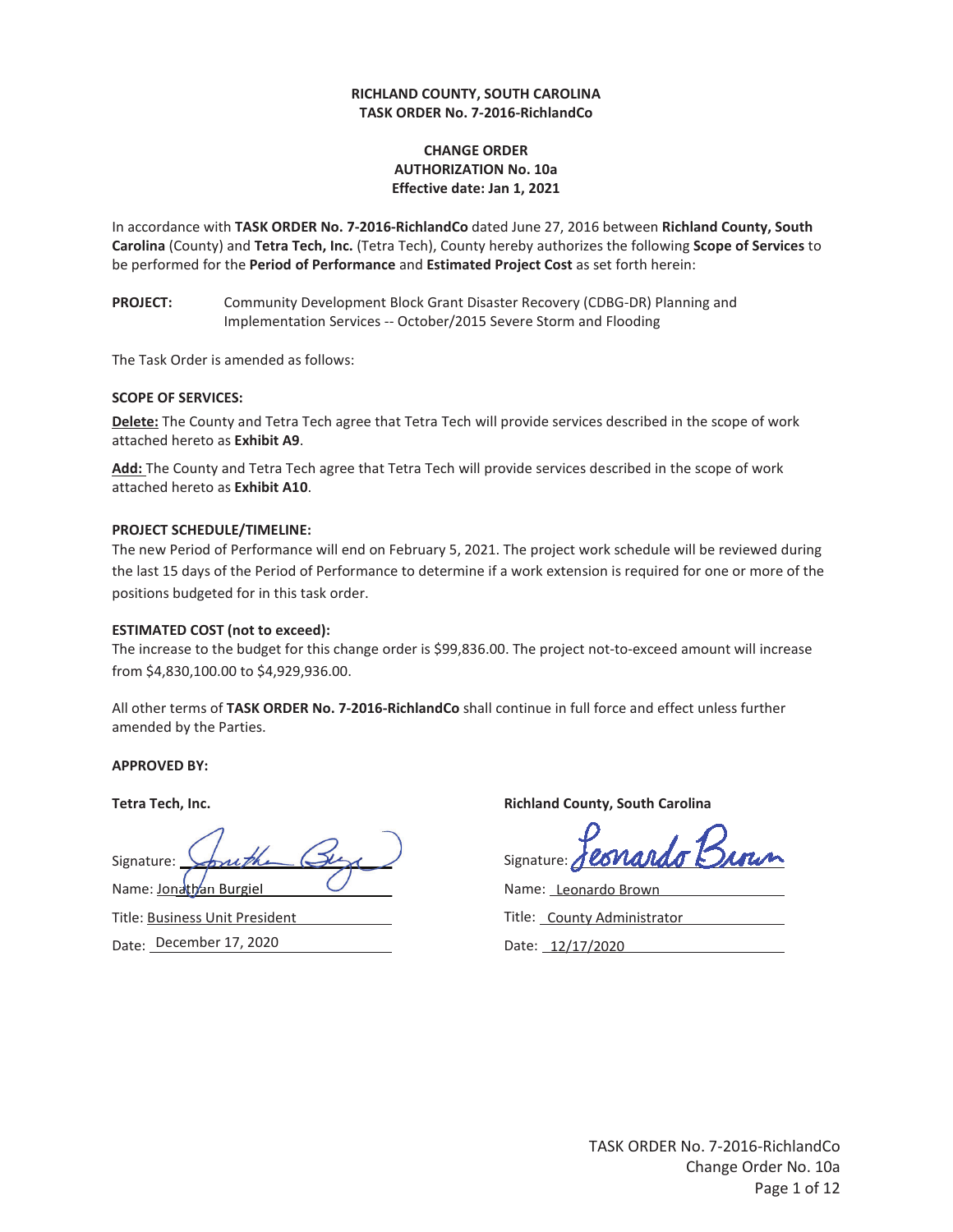# **Richland County, South Carolina CDBG-DR Planning and Implementation Services TENTH Change Order Request**

**December 16, 2020**

## **BACKGROUND AND PURPOSE**

The flooding event that impacted the State of South Carolina from Oct 1 thru 5, 2015 was unprecedented in nature, destroying significant infrastructure throughout the State. Richland County was one of the most impacted areas, with many residents' homes flooded and hundreds of roads made impassable. As a result of the storm, many homeowners, many with low to moderate income, experienced significant losses not fully covered by insurance or FEMA Individual Assistance.

As a result of the disaster, Richland County was provided a direct allocation of \$23.5 million in U.S. Department of Housing and Urban Development (HUD) CDBG-DR funds to assist the County with the unmet needs of its citizens from the storm. The County has developed and had HUD approve an Action Plan and must implement the plan to manage these funds meticulously and comply with all HUD regulations.

Richland County (the "County") approved **Task Order No. 7-2016-RichlandCo** for Tetra Tech, Inc. (Tetra Tech) to provide experienced staff to help develop the processes for administering the CDBG-DR funds and implement the resulting housing programs thru June 26, 2017. This Task Order No. 7 was subsequently modified without an increase in budget **(Task Order No. 7-2016-RichlandCo Change Order #1)** to include certain Tetra Tech staff to the task order to handle tasks associated with applicant intake, processing, funding approval, and field work management.

The County approved a second change order **(Task Order No. 7-2016-RichlandCo Change Order #2)** to authorize Tetra Tech to provide a full complement of staff to plan and implement the County's CDBG-DR program thru June 15, 2017 without changing the original task order budget (attached hereto as Attachment B).

The County subsequently approved a third change order to the scope and budget (**Task Order No. 7-2016- RichlandCo – Change Order #3)** to authorize Tetra Tech to provide CDBG-DR staffing thru February 28, 2019 during which time it was anticipated the majority of the CDBG-DR funds would have been expended. This third change order covered work beginning June 27, 2016 and continuing through February 28, 2019. The third change order increased the amount of the not to exceed cost for Tetra Tech's services from \$996,843 to \$2,968,564.

In February, 2017, Richland County formally sought additional CDBG-DR funding from HUD. As a result, HUD awarded Richland County an additional \$7.25 million in HUD CDBG-DR funds to further assist the County with unmet needs of its citizens from the storm. As a result of this additional funding, the County has requested Tetra Tech to submit a fourth change order to extend the period of performance through December 31, 2019 in order to administer the additional HUD funding. (**Task Order No. 7-2016-RichlandCo – Change Order #4)**. This additional change order covers the increased project costs with repairing an increased number of single-family homes and/or replacing mobile home units from an originally estimated 178 units to up to 200 units. This fourth change order covers work beginning June 27, 2016 and continuing through December 31, 2019. It is anticipated that any remaining work beyond December 31, 2019 would be transitioned to County staff for project wrap-up and closeout. This fourth change order will also increase the amount of the not to exceed cost for Tetra Tech's services from \$2,968,564 to \$4,268,564.

On June 31, 2018, the task order that was paying for the Project Manager's travel expenses ends. Prior to June 13, 2018, the Project Manager's time was split amongst several other Richland County task orders. Starting July 1, 2018, the Project Manager will focus his time on **Task Order No. 7-2016-RichlandCo**. **Change Order #5** increased the amount of the not to exceed cost for Tetra Tech's services from \$4,268,564 to \$4,365,059 to cover the Project Manager's travel expenses under **Task Order No. 7-2016-RichlandCo**.

In March, 2019, Richland County made a decision to implement control and oversight changes to the CDBG-DR program. At the time, the cost to this change had not been determined. This change order reflects the cost of the changes found in **Change Order #6** and the increased period of performance in Change Order #7.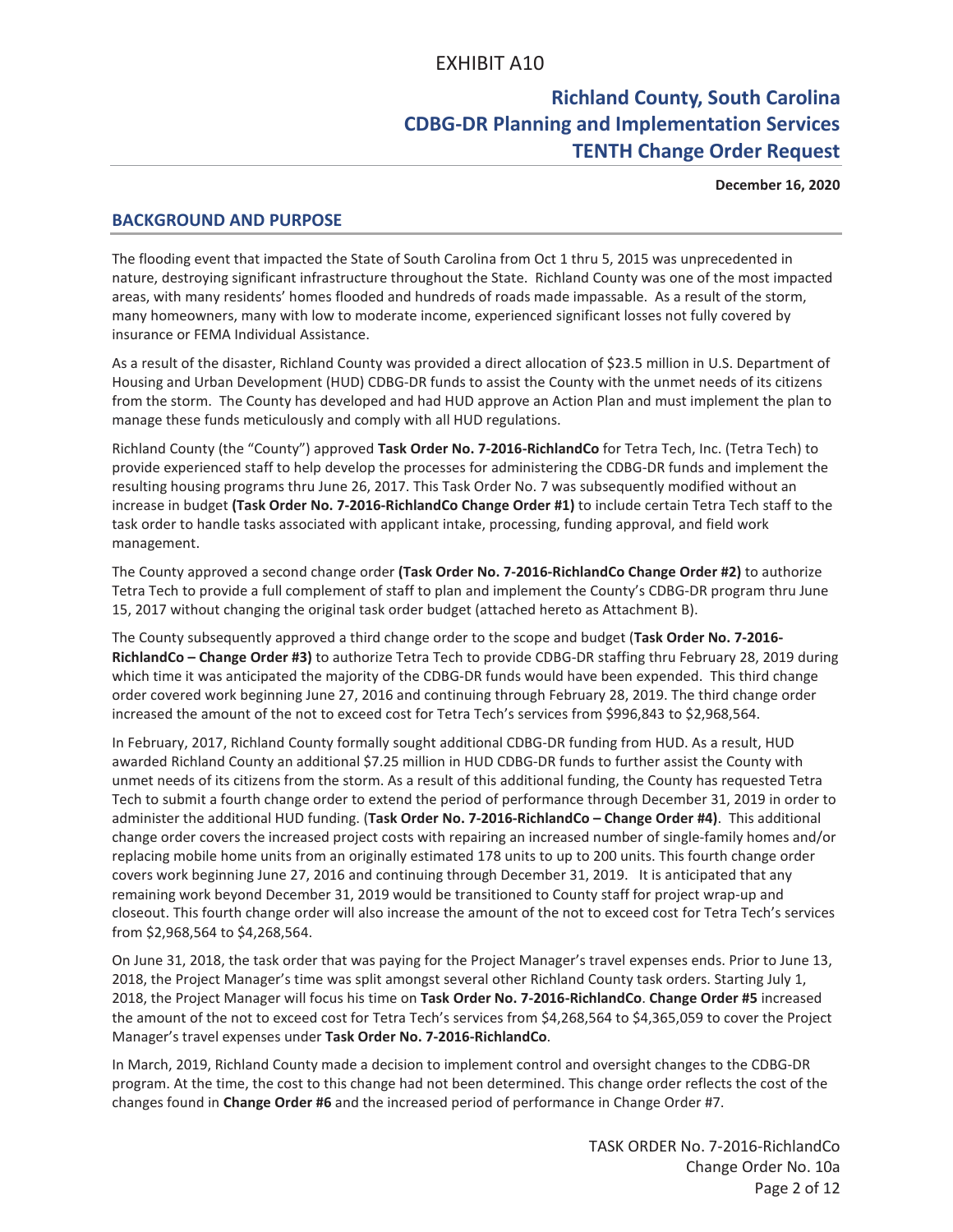In March, 2020, Richland County as well as the entire country was impacted by COVID19. The impact to the project was primarily a delay in construction. Therefore, Richland County requests that Tetra Tech extend its project management services until October 2, 2020. This change order reflects the cost of the changes found in **Change Order #7** and the increased period of performance in Change Order #8.

In September, 2020, the decreased activity as a result of COVID-19 resulted in significant project savings. Also, the County shifted an additional \$1,050,000 of funds into the SFHRP resulting in a need to extend Tetra Tech's period of performance until December 31, 2020. This no-cost change order reflects those changes.

In December, 2020, Richland County requested an extension of the period of performance to February 5, 2021 for Tetra Tech to manage the \$1,050,000 in additional funds into the SFHRP.

## **SCOPE OF WORK**

The County has requested that the following technical staff/services be provided by Tetra Tech:

- CDBG-DR Project Manager
- Housing Construction Manager
- Case Workers Outreach/Intake and Application Review Specialists
- Lead-Based Paint Inspectors
- 1 Inspector/Cost Estimator
- Uniform Relocation Act (URA) Services
- Additional support as required

The staff shown for the positions listed will be phased in when required by the project and phased out when no longer required. Project responsibilities for each position to be performed by Tetra Tech (Attachment A) along with the level of effort in hours during this task order are provided in the exhibits below.

## **PROJECT SCHEDULE/TIMELINE**

Tetra Tech will work with the County to determine if the delivery schedule below is appropriate given the County's priorities and operational considerations. The Change Order #10a scope of work is based on a 55-month timeframe beginning June 27, 2016 and extending to February 5, 2021 (the "Period of Performance"). The project work schedule will be reviewed during the last 30 days of the Period of Performance to determine if a work extension is required for one or more of the positions budgeted for in this task order.

## **PROJECT COST PROPOSAL**

The proposed Change Order #10 budget of \$4,929,936.00 is based on Tetra Tech's current understanding of the project requirements and best estimate of the level of effort required for each position to perform the basic services over the 55-month Period of Performance and may be subject to change upon mutual agreement between Richland County and Tetra Tech**.** 

The fee for the services will be based on a combination of Tetra Tech staff time and materials. The time and materials costs will be charged based on the actual hours of services furnished multiplied by Tetra Tech's hourly rate along with direct project related expenses reimbursed to Tetra Tech in accordance with the Professional Services Agreement procured under the Richland County RFP No. RC-651-P-2016.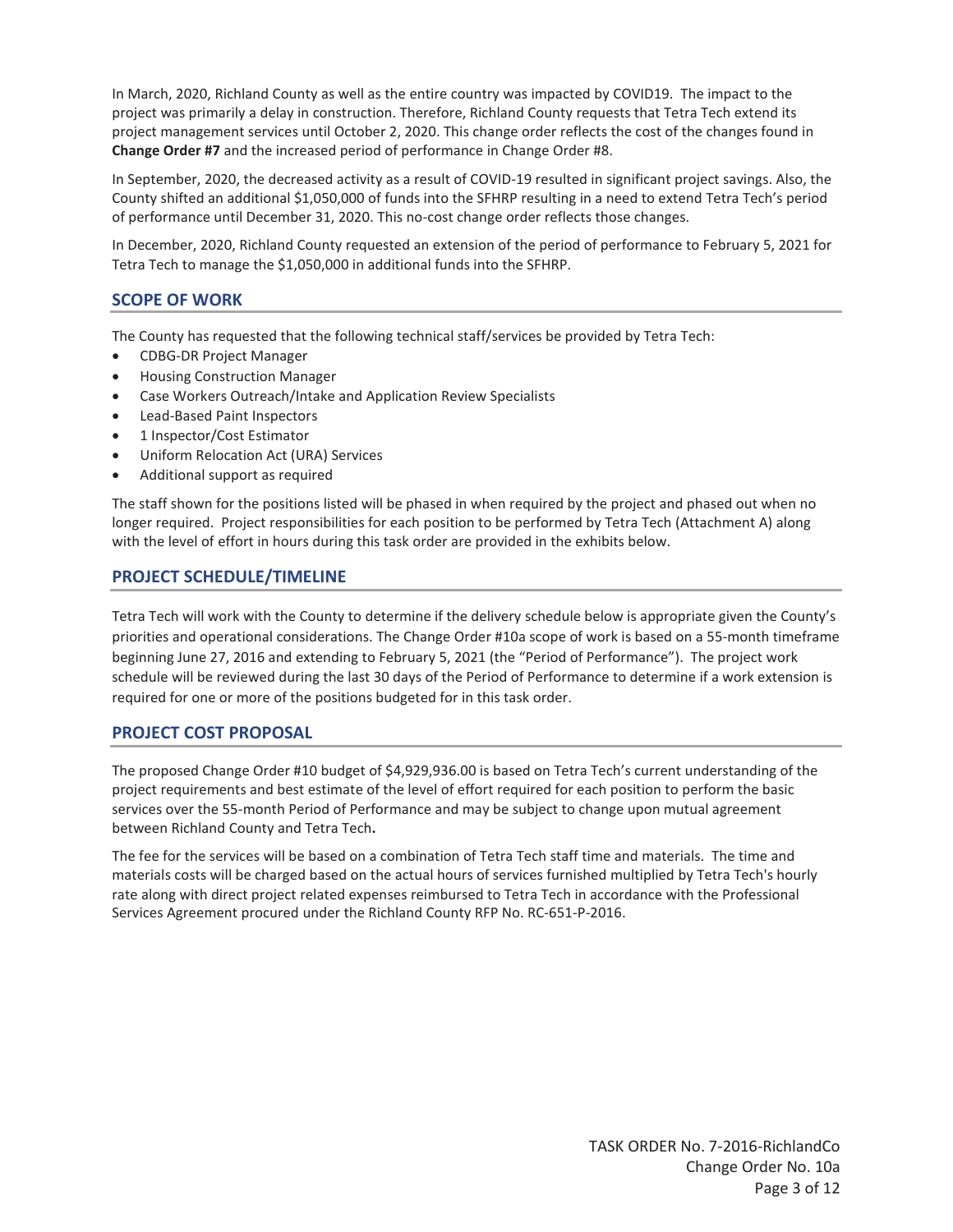#### **Exhibit 1: Cost Breakdown by Staff Position For Period of Performance of January 1, 2021 through February 5, 2021**  *(Includes labor, materials, and travel expenses)*

| <b>Position</b>                                                 | <b>Estimated</b><br># of Staff | <b>Estimated</b><br><b>Hours</b> | <b>Estimated</b><br>Cost |
|-----------------------------------------------------------------|--------------------------------|----------------------------------|--------------------------|
| <b>CDBG-DR Program Manager</b>                                  | $\mathbf{1}$                   | 200                              | \$27,000                 |
| <b>Construction Project Manager</b>                             | 1                              | 200                              | \$23,000                 |
| <b>CDBG-DR Compliance Manager/ Case Workers Outreach/Intake</b> | 1                              | 200                              | \$17,000                 |
| <b>Inspectors/Cost Estimators</b>                               | $\mathbf{1}$                   | 200                              | \$23,000                 |
| <b>Principal in Charge</b>                                      | 1                              | $\Omega$                         | \$0                      |
| <b>Electronic Records/IT Specialist</b>                         |                                | 0                                | \$0                      |
| Other Support <sup>2</sup>                                      |                                |                                  | \$8,600                  |
| Other Project Related Expenses Support <sup>3</sup>             |                                |                                  | \$1,236                  |
| <b>Estimated Total:</b>                                         |                                | 800                              | \$99,836.00              |

## **PROJECT ASSUMPTIONS AND CONSTRAINTS**

This project is based on the following key assumptions and constraints. Deviations that arise during the proposed project will be managed through a standard change control process.

- **Budget and Staffing Level Assumptions.** The proposed staffing levels and hours for each position are based on our best estimates assuming a mix of programs utilizing the \$30.77 million in CDBG-DR monies allocated by HUD to Richland County. For the purposes of this scope and budget it is assumed that Tetra Tech will assist with the implementation of approximately \$18 million of housing rehabilitation projects. To the extent the mix of programs funded deviates from the estimates provided above, the anticipated level of effort outlined herein is subject to change.
- **Project Sponsor.** County will assign a primary point of contact to serve as project sponsor to address administrative and functional issues.
- **County Oversight:** Tetra Tech is not responsible for selecting the general contractors doing the MHU replacements, SFR repairs, or rebuilds and therefore, cannot be liable for the performance of these contractors selected by and reporting to the County. Furthermore, since prior to this change order, Tetra Tech was not responsible for implementing the SFHRP program except for the scope of work outlined in the Task Order #7 as modified by the previous five change orders, Tetra Tech shall not be held responsible for any issues the program or County has as a result of decisions or actions by the County or other general contractors employed by the County in overseeing and running the overall SFHRP. From the time this change order goes into effect, Tetra Tech will become the implementing contractor responsible for implementing County policies and procedures as included in the County's Action Plan and the County's SFHRP Guidebook. Tetra Tech will not be responsible for developing policies and procedures, nor held liable for the County's policies and procedures contained in the County's Action Plan or the SFHRP Guidebook. Tetra Tech will be responsible to take the County's policy, guidance and direction from the County's SFHRP Oversight Committee as articulated in the County's Action Plan and SFHRP Guidebook. Tetra Tech will advise the Oversight Committee as to changes in policies and procedures to be included or changed in the County's Action Plan and/or SFHRP Guidebook. Tetra

 $\overline{a}$ 

<sup>2</sup> Includes lead inspectors, environmental reviews, lab work, tech support, back office support, and SMEs. There are 20 Leadbased Clearance Tests remaining and they are fixed cost at a unit rate per test.

<sup>&</sup>lt;sup>3</sup> Includes travel and other direct costs.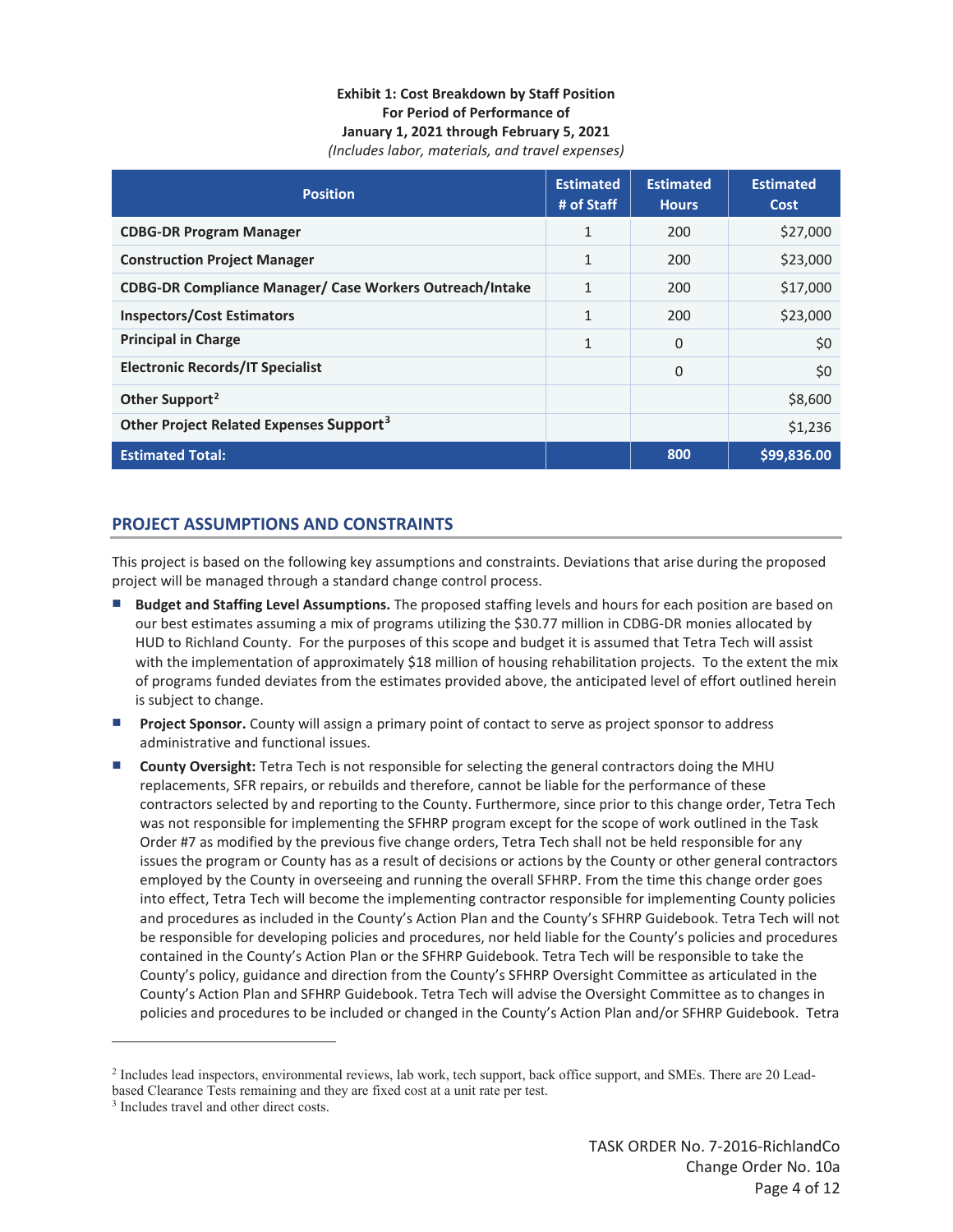Tech will keep the Oversight Committee informed of the performance of the program and any issues that may arise from the performance of the County's other contractors.

- **Access to Materials.** Documentation pertinent to the execution of this project should be made available to Tetra Tech for review in electronic format within five business days of the request from Tetra Tech.
- **Payment for Incomplete Projects:** Tetra Tech will be compensated for work completed on a property even if the property owner decides to withdraw their application or the property is deemed ineligible to include, but not limited to, time spent on such properties for URA assistance, case management by Tetra Tech staff, inspections and cost estimation.
- **Lead-based Paint Clearance Tests:** Currently, the properties identified for repair have been tested for leadbased paint. Only twenty of these units tested positive for lead-based paint. This budget assumes that Tetra Tech will conduct twenty clearance tests. Tetra Tech reserves the right to request an adjustment to the budget for costs associated with any additional lead-based paint tests or clearance tests or if the County's contractors fail to pass the clearance test.
- **Inspection Cost Estimate:** Currently, we are estimating 6 rehabs remaining to be completed in the period of performance. If additional properties above the 6 rehabs require repair cost estimates, Tetra Tech reserves the right to request an adjustment to the budget for costs associated with developing cost estimates for such additional properties. Tetra Tech will use Xactimate for developing estimate scopes of work and cost estimates.
- **Access to Key Personnel.** Availability of County key personnel is critical to obtaining the information required for the overall success of this project. Information presented by key personnel will be accepted as factual and no confirmation will be made.
- **Work Location/Meeting Space.** Tetra Tech will perform work on-site at Richland County offices or participate via conference call during the performance period. The work location of each individual assigned to the project by Tetra Tech will be mutually agreed to by the County and Tetra Tech. It is envisioned that case management staff; cost estimators and inspectors will be located on site in Richland County. It is anticipated that the Project Manager will work on site.
- **Period of Performance.** To the extent the Period of Performance is required to be extended due to reasons beyond the Tetra Tech Team's control; such unforeseen circumstances may result in an increase in the project timeline and budget.
- **Payment Plan.** The County will be invoiced monthly for labor expended and expenses incurred. Invoice payment terms are net 30 days.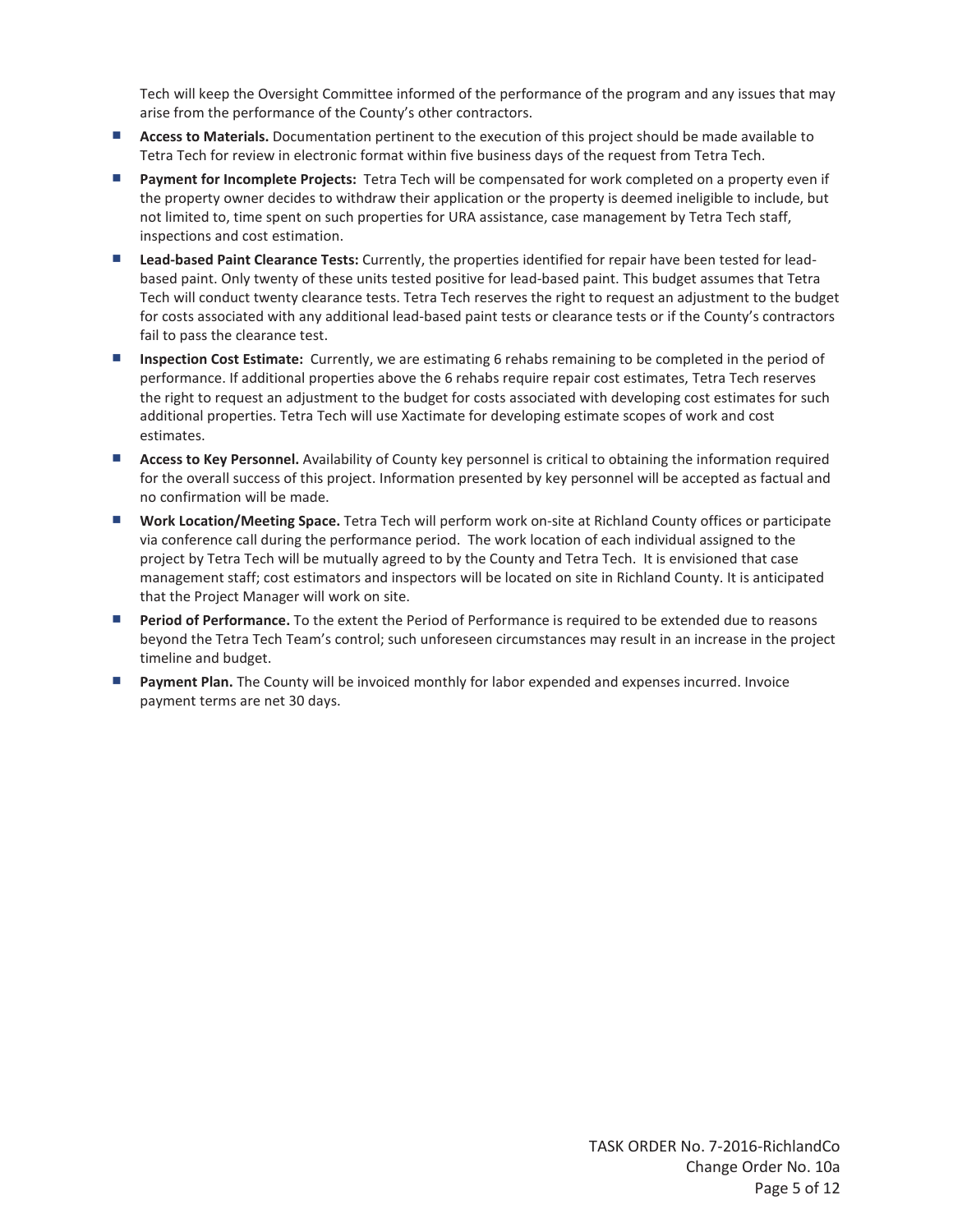# **Attachment A Position: CDBG-DR Project Manager Position Description**

This Tetra Tech position will report directly to the County's Oversight Committee or their designated representative and will manage the day to day activities and the staff of the County's CDBG-DR SFHRP Programs.

**Description of role and responsibilities –** More specifically, the position will provide technical guidance, strategic direction and management assistance to the County's Oversight Committee for the development and implementation of the County's SFHRP by providing the following specific services in accordance with The County's Action Plan and SFHRP Guidebook:

- **•** Develop all forms for tracking each step of the process for the implementation program;
- Manage the development of the data and information management procedures;
- Manage the development of the administrative procedures;
- Manage the development of internal compliance reports and monitoring process for quality control;
- Manage the process to design and ensure accurate project work records are maintained and accessible to meet Grantee/Sub-Grantee needs and auditory requirements;
- Manage the required Environmental Reviews of Record and Historic Preservation reviews for projects;
- Develop processes and implementation plans that meet HUD requirements for the Uniform Relocation Act requirements;
- Manage the development of the Duplication of Benefits review.
- Manage the process for damage assessments and development of project cost estimates and the scopes of work for the projects;
- Manage the construction process to ensure that work is being completed which would include the inspectors;
- Assist with the coordination between the County's Oversight Committee and the County's Legal Department to develop the project agreements between the County and the contractors;
- Develop and deliver, along with the County Oversight Committee, training of internal County staff on the implementation of the SFHRP.
- **•** Develop and deliver training programs on the County's SFHRP for the construction contractors;
- Communication with senior leadership and elected officials with the coordination and direction of the County's Oversight Committee and/or the County Administrator;
- Attend client's internal staff meetings at the request of the Oversight Committee designee;
- Attend meetings and conference calls with US HUD with the Oversight Committee designee;
- Travel throughout the County and visit sites of proposed projects and projects;
- Assist with the preparation of materials for and attend public meetings, meetings with key stakeholder groups and residents, and meetings with property owners and businesses along with the Oversight Committee and other representatives of the County;
- Attend the County's Blue-Ribbon Advisory Committee along with the Oversight Committee designee and representatives from the County;
- Attend the County's Work Group meetings along with the Oversight Committee designee and representatives from the County;
- Attend other meetings as assigned with the Oversight Committee and representatives from the County;
- Interface with County Departments along with the Oversight Committee or their designee;
- Work with the County staff and other Tetra Tech staff to identify opportunities to use and leverage the CDBG-DR funding with other Federal and State awarded funding for disaster recovery including HMGP, Flood Mitigation Assistance, FEMA 404 and 406 funding;
- x Coordinate with the internal staff to conduct required inspections of projects for compliance with CDBG-DR program requirements;
- Coordinate with the County's staff to conduct required inspections of projects for compliance with the applicable County's codes, rules and regulations;
- Coordinate with the internal staff to assign the required Environmental Reviews of Record and Historic Preservation reviews for projects;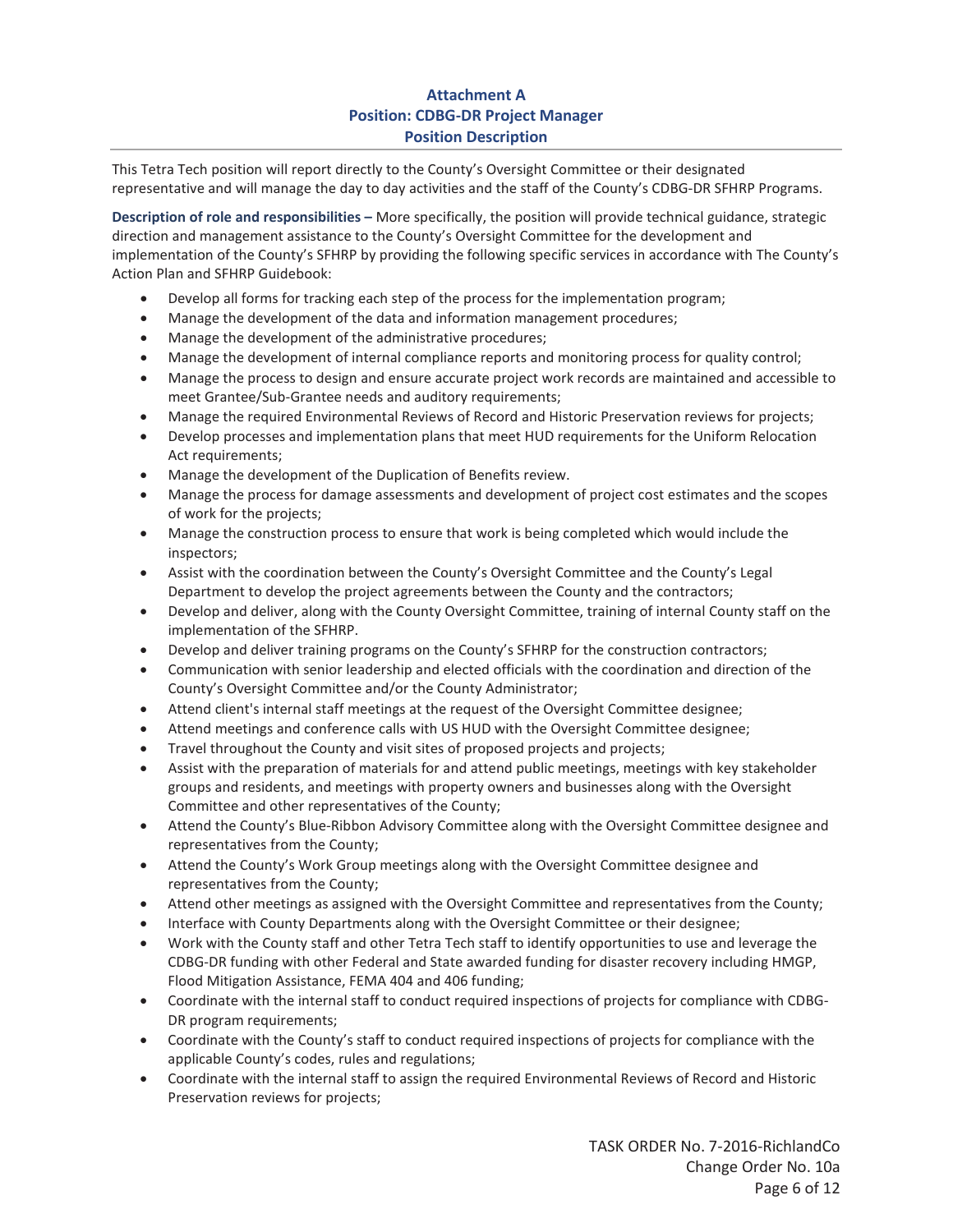- Coordinate with the internal staff to assign and review the damage assessments, project cost estimates and the scopes of work for the projects;
- Coordinate with the internal SFHRP Inspectors/Cost Estimators to assign inspectors to inspect the construction work that is being completed, (including the County's Building Department and Floodplain Manager for relevant inspections);
- Manage the interface with the selected contractor for the work to monitor the completion of the work in compliance with the County's policies and procedures contained in the SFHRP Guidebook;
- Review and provide recommendation for invoices submitted to the County;
- Attend meetings with the State of South Carolina along with the Oversight Committee and/or appropriate representatives from the County; and
- Interface with the general public.

The position will report to the County Administrative Building and Oversight Committee designee each week for the entire period of performance.

**Assumption:** It is assumed that the County's Oversight Committee or the County's responsible representative will be responsible for making all binding and legal decisions related to the CDBG-DR program. This includes signing and approving decisions of award, contracts, invoices and requisitions for payment of CDBG-DR funding. It also includes the hiring, termination and discipline of County employees and contractors other than the Tetra Tech staff assigned to this project. This position will not provide legal services to the County.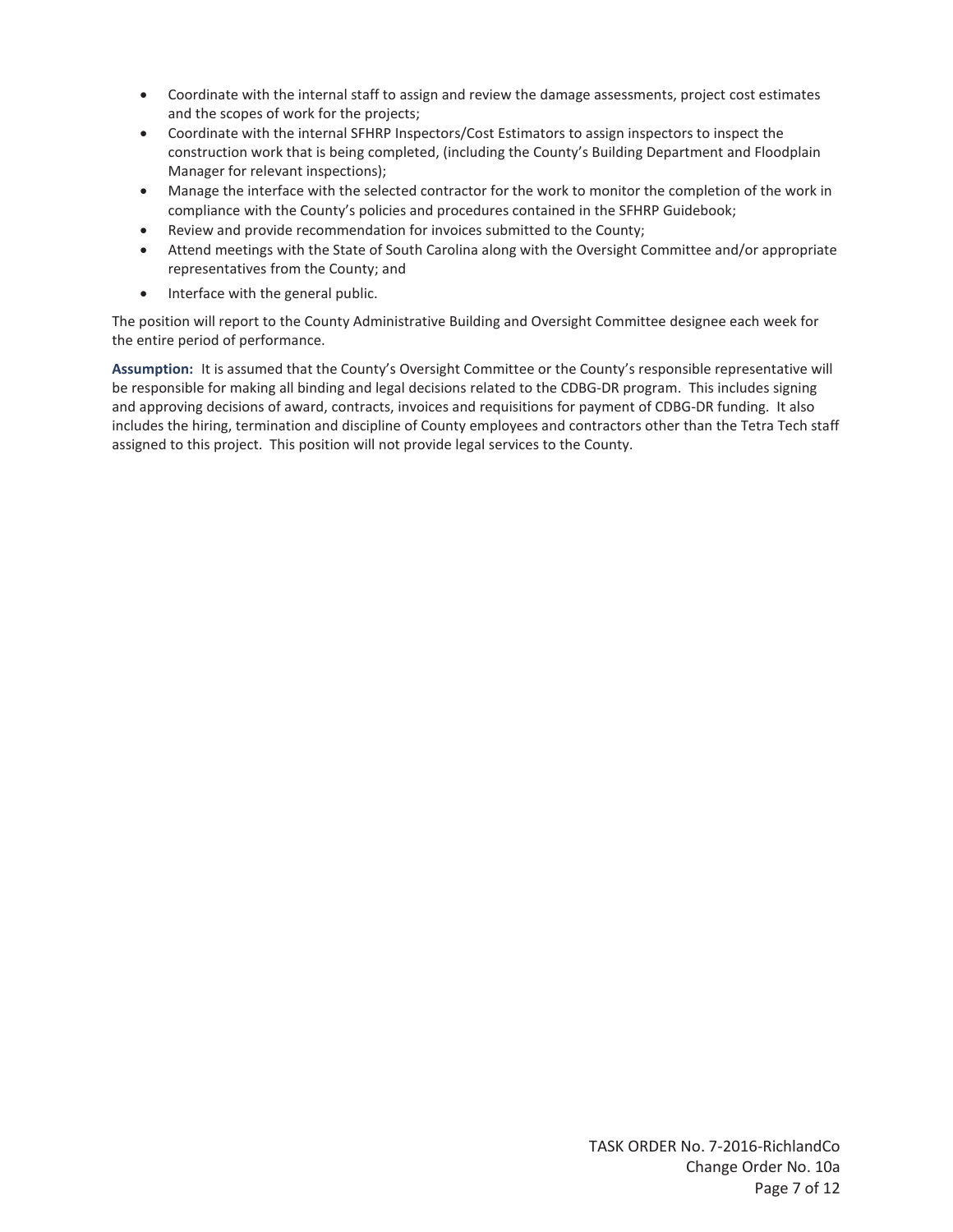## **Position: CDBG-DR Construction Project Manager Position Description**

This Tetra Tech position will report directly to the CDBG-DR Project Manager and will assist the Project Manager with management of the day to day construction and financial management activities and the staff of the County's CDBG-DR SFHRP Programs.

**Description of role and responsibilities** – More specifically, the position will provide construction management, financial management, technical guidance, strategic direction and management assistance to the CDBG-DR Project Manager for the development and implementation of the County's SFHRP by providing the following specific services in accordance with The County's Action Plan and SFHRP Guidebook:

- Manage the development of the implementation plan/evidence of financial control<sup>4</sup> to be submitted 30 days after the public notice is published by US HUD and the Action Plan which is due 90 days after the public notice if published in the Federal Register by US HUD;
- Manage the development of the policy and program guidelines for the SFHRP which are in compliance with US HUD guidelines and the County's Action Plan and SFHRP Guidebook;
- Develop all forms for tracking each step of the process for the implementation program;
- x Manage the development of the data and information management procedures;
- Manage the development the administrative procedures;
- Manage the development of internal compliance reports and monitoring process for quality control;
- Manage the process to design and ensure accurate project work records are maintained and accessible to meet Grantee/Sub-Grantee needs and auditory requirements;
- Manage the required Environmental Reviews of Record and Historic Preservation reviews for projects; Develop processes and implementation plans that meet HUD requirements for Davis Bacon, The Uniform Relocation Act requirements;
- Manage the process for damage assessments and development of project cost estimates and the scopes of work for the projects;
- Manage the solicitation process of the contractors for the work associated with the SFHRP programs and projects;
- Manage the construction process to ensure that work is being completed which would include the inspectors;
- Coordinate between the SFHRP Project Manager and the County's Legal Department to develop the project agreements between the County and the contractors;
- Develop and deliver, along with the SFHRP Project Manager training of internal County staff on the implementation of the CDBG-DR program.
- Develop and deliver training programs on the County's CDBG-DR program for the construction contractors;
- Assist with the preparation of materials for public meetings, meetings with key stakeholder groups and residents, and meetings with property owners and businesses;
- Interface with County Departments along with the SFHRP Project Manager;

 $\overline{a}$ 

Work with the County staff and other Tetra Tech staff to identify opportunities to utilize and leverage the CDBG-DR funding with other Federal and State awarded funding for disaster recovery including HMGP, Flood Mitigation Assistance, FEMA 404 and 406 funding.

**Assumption:** It is assumed that the County's Oversight Committee or the County's responsible representative will be responsible for making all binding and legal decisions related to the CDBG-DR program. This includes signing and approving decisions of award, contracts, invoices and requisitions for payment of CDBG-DR funding. It also

<sup>4</sup> This is a new HUD requirement and the official definition of this document will be included in the Public Notice published in the Federal Register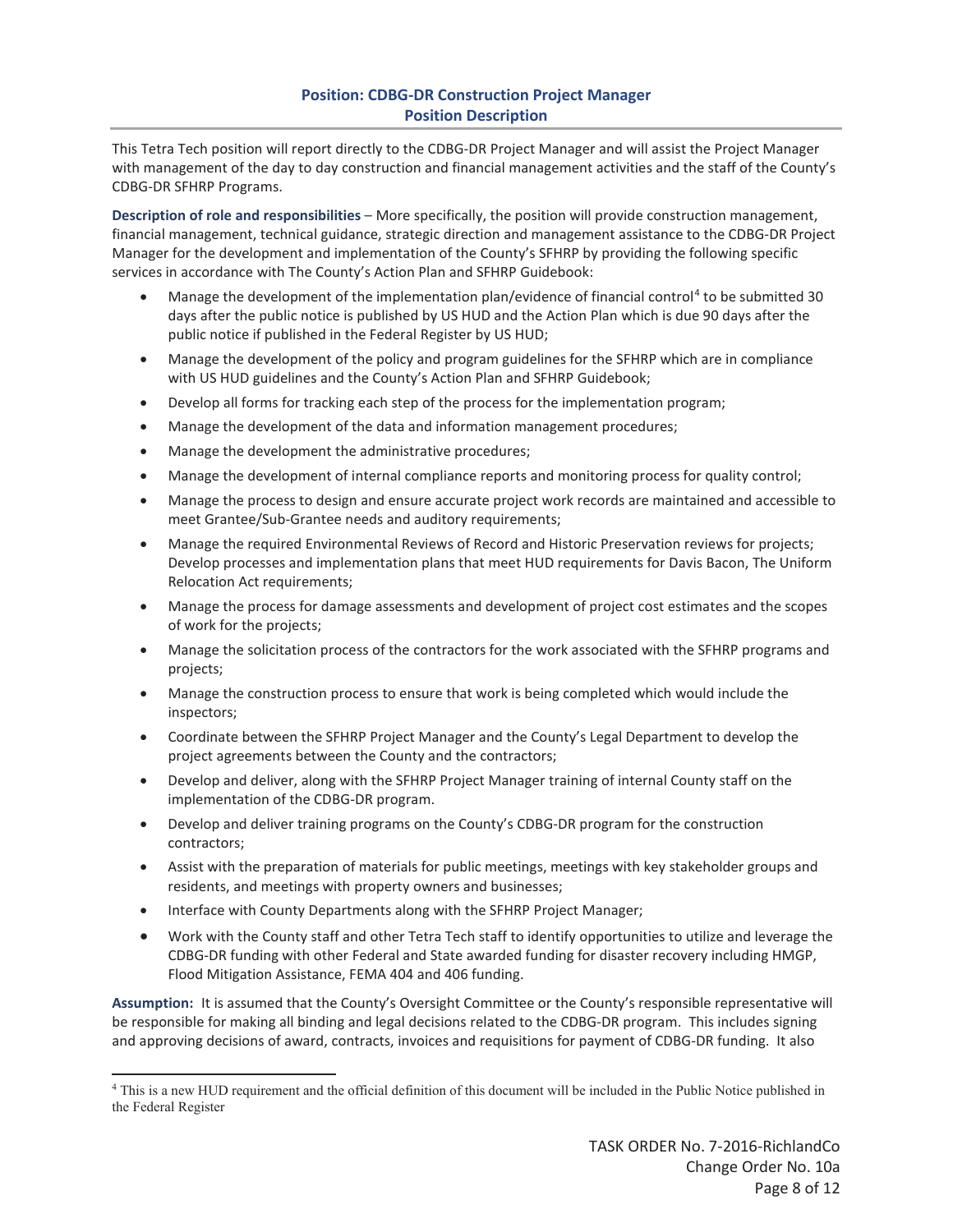includes the hiring, termination and discipline of county employees and contractors other than the Tetra Tech staff assigned to this project. This position will not provide legal services to the County.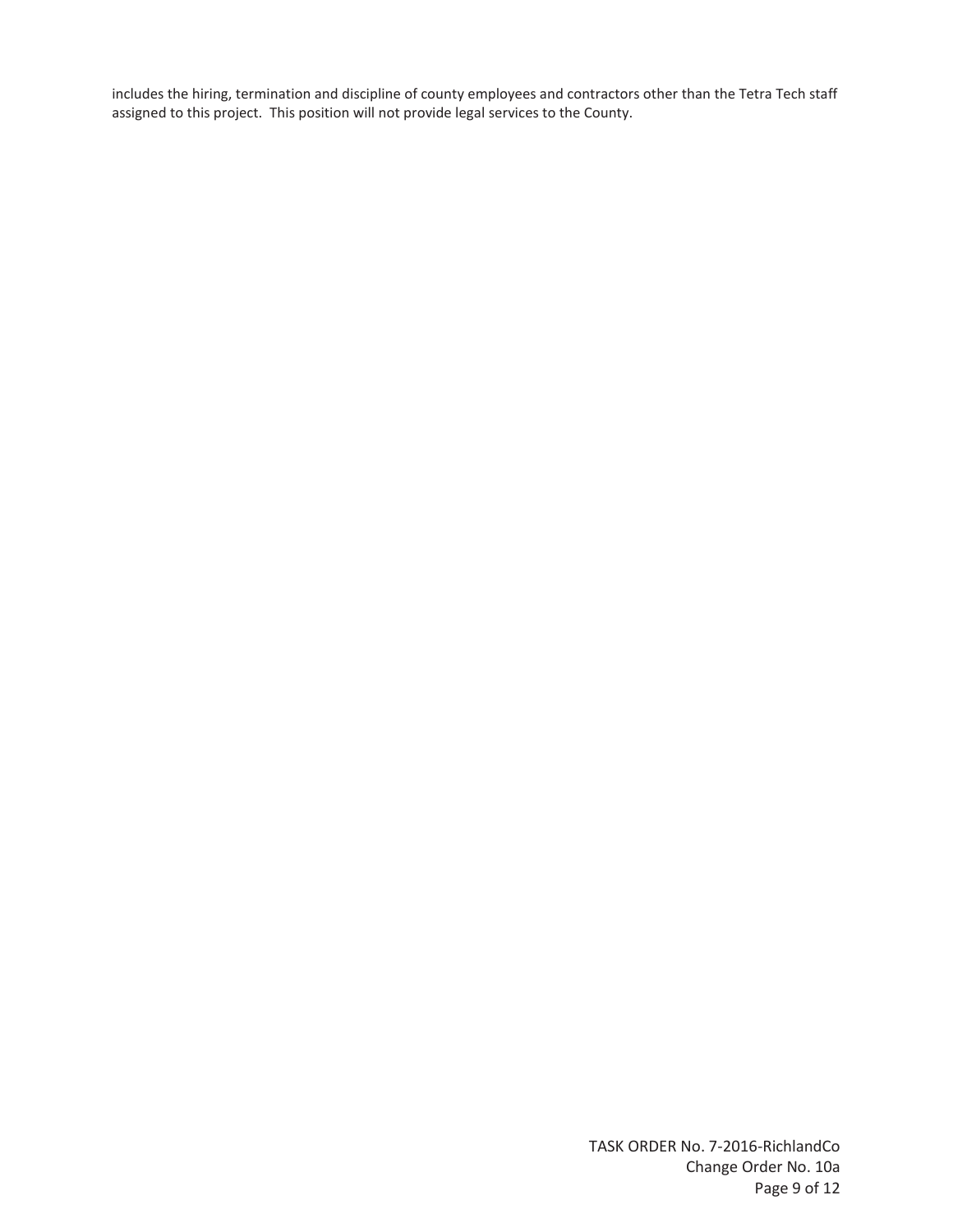## **Position: CDBG-DR Inspector/Cost Estimator Position Description**

This Tetra Tech position will report directly to the CDBG-DR Construction Manager and will assist the Construction Manager with management of the day to day construction management activities of the County's CDBG-DR SFHRP Programs.

**Description of role and responsibilities** – More specifically, the position will provide construction management, technical guidance, and management assistance to the CDBG-DR Construction Manager for the development and implementation of the County's SFHRP by providing the following specific services in accordance with The County's Action Plan and SFHRP Guidebook:

- **Ensure accurate project work records are maintained and accessible to meet Grantee/Sub-Grantee needs** and auditory requirements;
- Manage the required Environmental Reviews of Record and Historic Preservation reviews for projects; Develop processes and implementation plans that meet HUD requirements for Davis Bacon, The Uniform Relocation Act requirements;
- Manage the process for damage assessments and development of project cost estimates and the scopes of work for the projects;
- Manage the solicitation process of the contractors for the work associated with the SFHRP programs and projects;
- Manage the construction process to ensure that work is being completed which would include the inspectors;
- Coordinate between the SFHRP Project Manager and the County's Legal Department to develop the project agreements between the County and the contractors;
- Develop and deliver, along with the SFHRP Project Manager training of internal County staff on the implementation of the CDBG-DR program.
- Develop and deliver training programs on the County's CDBG-DR program for the construction contractors;
- Assist with the preparation of materials for public meetings, meetings with key stakeholder groups and residents, and meetings with property owners and businesses;
- Interface with County Departments along with the SFHRP Project Manager;
- Work with the County staff and other Tetra Tech staff to identify opportunities to utilize and leverage the CDBG-DR funding with other Federal and State awarded funding for disaster recovery including HMGP, Flood Mitigation Assistance, FEMA 404 and 406 funding.

**Assumption:** It is assumed that the County's Oversight Committee or the County's responsible representative will be responsible for making all binding and legal decisions related to the CDBG-DR program. This includes signing and approving decisions of award, contracts, invoices and requisitions for payment of CDBG-DR funding. It also includes the hiring, termination and discipline of county employees and contractors other than the Tetra Tech staff assigned to this project. This position will not provide legal services to the County.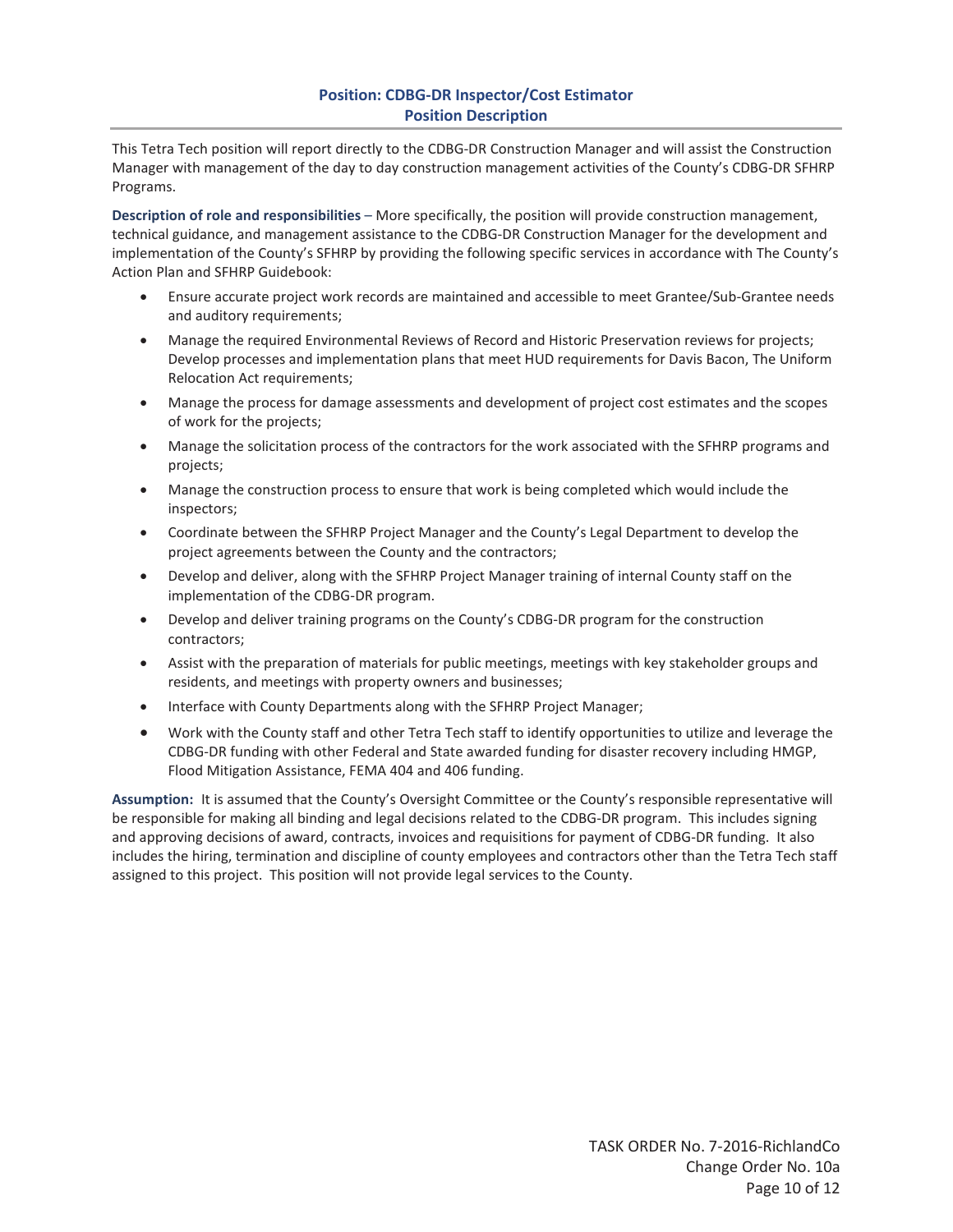## **Position: CDBG-DR Case Manager Position Description**

These Tetra Tech management positions will report directly to Tetra Tech's SFHRP Project Manager. This position will provide case management services related to the County's SFHRP programs.

**Description of role and responsibilities** – More specifically, this position will provide technical guidance, strategic direction and management services during the implementation of the County's SFHRP. The roles and responsibilities are as follows:

- x Manage the implementation of the SFHRP developed in the Action Plan and in accordance with the SFHRP Guidebook;
- Provide expert technical assistance to the County and the applicants on SFHRP applicant requirements and regulations;
- Meet with the residents, citizens and property owners interested in SFHRP assistance;
- Meet with prospective applicants to describe the SFHRP, review applicable required materials and provide technical assistance on the application;
- Review submitted applications for compliance with the program guidelines and policies;
- Review and evaluate applications for compliance with all the County's SFHRP policies, procedures and guidelines in accordance with the County's Action Plan and SFHRP Guidebook and provide recommendations for decisions;
- Coordinate with the internal staff to conduct site inspections of proposed projects and the development of the damage assessment, cost estimate and definition of the scope of work for the application;
- Conduct eligibility calculations;
- Coordinate with the internal staff to conduct required inspections of projects for compliance with SFHRP program requirements in accordance with the County's Action Plan and SFHRP Guidebook;
- Coordinate with the County's staff to conduct required inspections of projects for compliance with the applicable County's codes, rules and regulations;
- Meet with applicants to advise them regarding the award and the time schedule for the completion of the project;
- Prepare documents for the Pre-Construction and Closing meetings;
- Coordinate and schedule Pre-Construction and Closing Meetings as required;
- Manage the data and information for the assigned applications and cases per the required policies and procedures to ensure accurate project work records are maintained and accessible to meet Grantee/Sub-Grantee needs and auditory requirements;
- Coordinate with the internal staff to assign the required Environmental Reviews of Record and Historic Preservation reviews for projects;
- Coordinate with the internal staff to assign and review the damage assessments, project cost estimates and the scopes of work for the projects;
- If required; coordinate with the internal staff to conduct required title searches and appraisals;
- Evaluate issues and work with the Assistant SFHRP Project Manager to developed proposed solutions;
- Prepare a written recommendation on the received applications;
- Review and provide recommendation for invoices submitted to the County;
- Attend required training programs on the County's SFHRP program offered by the County;
- Communication with senior leadership staff from clients;
- Attend client's internal staff meetings at the request of Tetra Tech's SFHRP Project Manager;
- Travel throughout the County and visit sites of proposed projects;